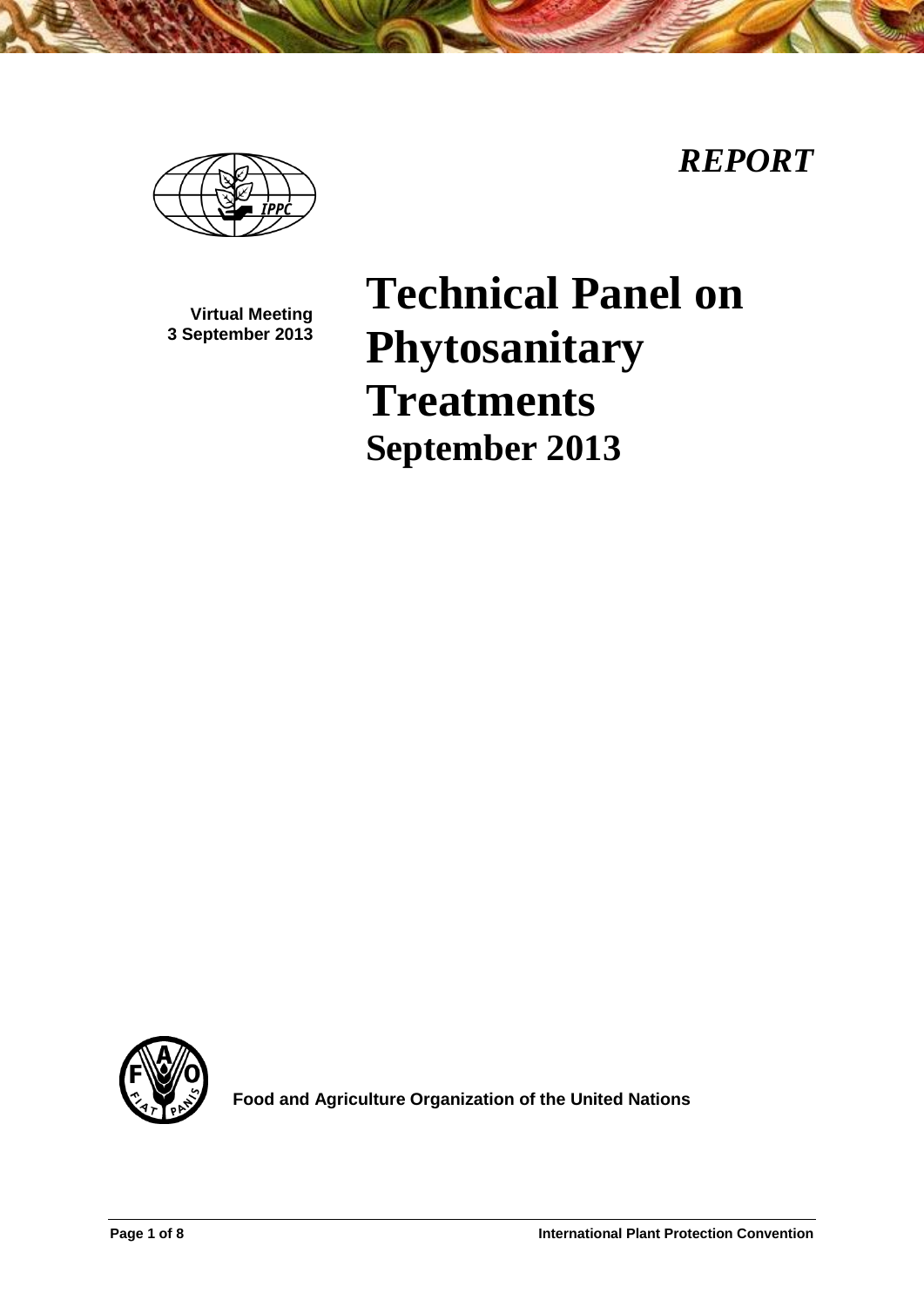# **CONTENTS**

| Share proposed ISPMs for guidelines for treatments with NPPOs and RPPOs asking for     |
|----------------------------------------------------------------------------------------|
|                                                                                        |
|                                                                                        |
|                                                                                        |
|                                                                                        |
|                                                                                        |
| Treatment evaluations for 2013 TPPT meeting report and assign assistant leads for some |
|                                                                                        |
|                                                                                        |
|                                                                                        |
|                                                                                        |
|                                                                                        |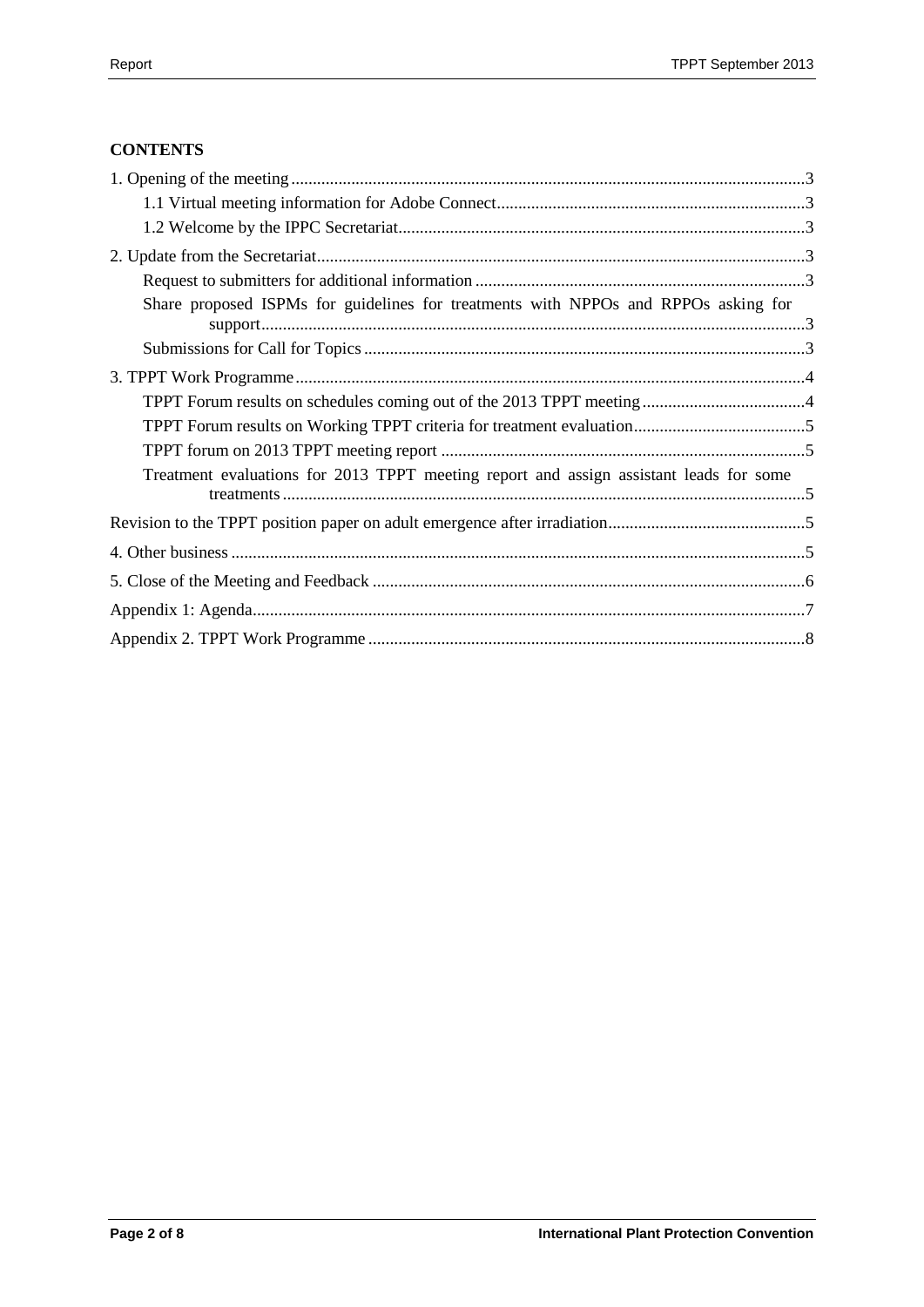# <span id="page-2-0"></span>**1. Opening of the meeting**

## <span id="page-2-1"></span>**1.1 Virtual meeting information for Adobe Connect**

Before beginning the meeting, the IPPC Secretariat (hereafter Secretariat) gave a brief overview/refresher of the virtual meeting tool Adobe Connect.

## <span id="page-2-2"></span>**1.2 Welcome by the IPPC Secretariat**

The IPPC Secretariat welcomed the participants to the meeting and participants introduced themselves. Four members of the Technical Panel on Phytosanitary Treatments (TPPT), TPPT Steward and two Secretariat staff participated in the meeting (see list below).

Mr Jan Bart ROSSEL (Steward) AUSTRALIA

Mr Antarjo DIKIN (Previous Steward) INDONESIA

Mr Patrick GOMES (TPPT Member) USA

Mr Guy HALLMAN (TPPT Member) USA

Mr Michael ORMSBY (TPPT Member) NEW ZEALAND

Mr Eduardo WILLINK (TPPT Member) ARGENTINA

Mr Artur SHAMILOV (IPPC Secretariat Lead) ITALY

Mr Mirko MONTUORI (IPPC Secretariat) ITALY

The panel approved the agenda (see Appendix 1 to this report). Mr Patrick Gomes was elected as rapporteur for this meeting.

#### <span id="page-2-3"></span>**2. Update from the Secretariat**

#### <span id="page-2-4"></span>*Request to submitters for additional information*

The Secretariat informed the panel that the letters requesting additional information were sent to the submitters of the treatment *Vapour heat treatment for* Mangifera indica *var. Manila Super* (2009-108) and *Vapour heat treatment for* Bactrocera tryoni *on* Mangifera indica (2010-107).

#### <span id="page-2-5"></span>*Share proposed ISPMs for guidelines for treatments with NPPOs and RPPOs asking for support*

The TPPT was informed that the proposed submissions for ISPMs on guidelines for treatments received confirmation of support from NPPOs (Australia, Indonesia, USA) and RPPOs (APPPC, EPPO, IAPSC, NAPPO and COSAVE). Subsequently, the TPPT Steward formally submitted to the Secretariat five submissions on new ISPMs for requirements for the use of temperature, fumigation, chemical, and modified atmosphere treatments as a phytosanitary measure as well as the revision of ISPM 18:2003.

#### <span id="page-2-6"></span>*Submissions for Call for Topics*

At its 2013 July meeting the TPPT drafted the submission forms (justification) for the treatment topics and agreed to submit them in response to the 2013 Call for Topics. The Secretariat formally received these submissions for further progress.

The TPPT thanked and noted the update from the Secretariat.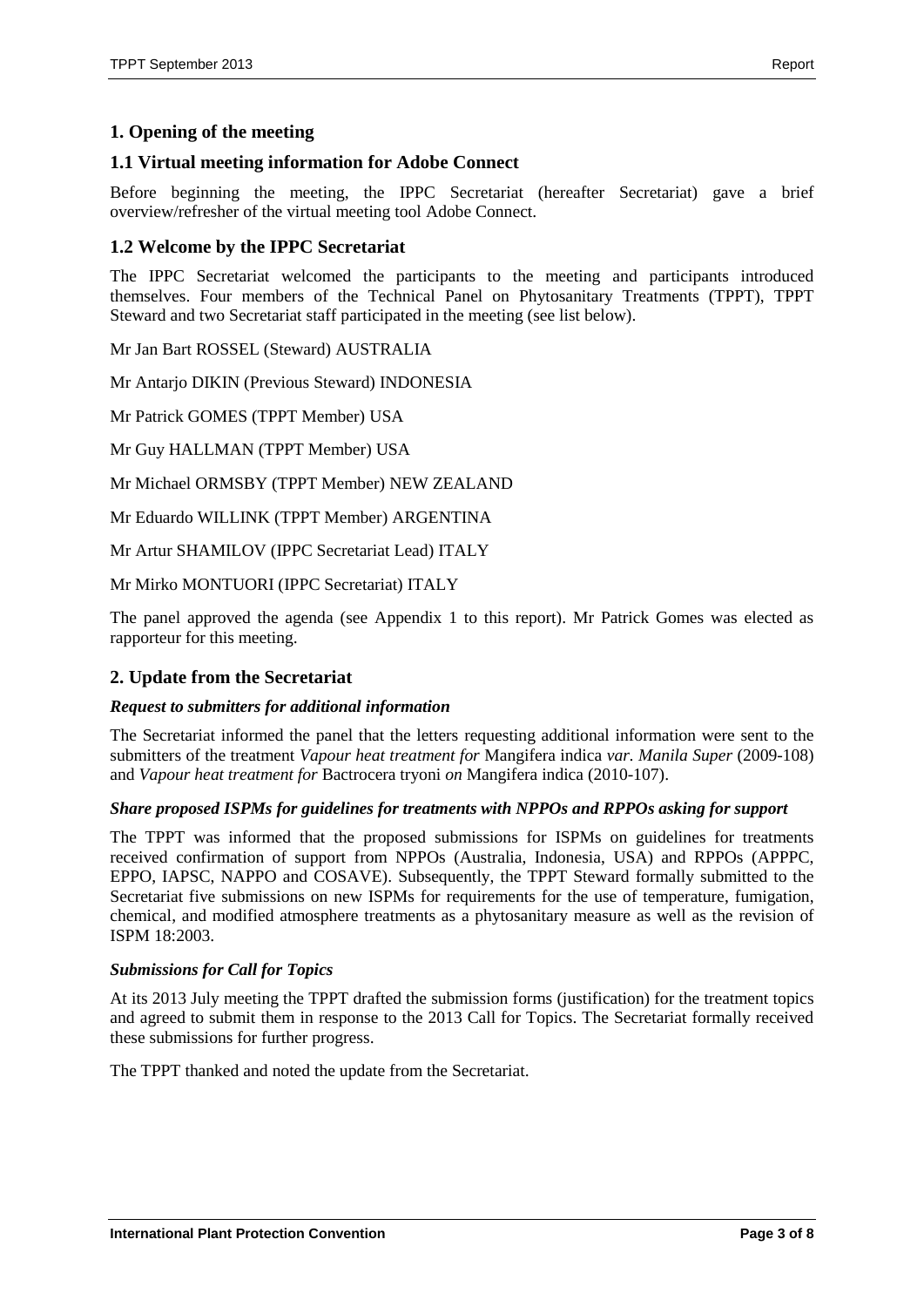# <span id="page-3-0"></span>**3. TPPT Work Programme**

# <span id="page-3-1"></span>*TPPT Forum results on schedules coming out of the 2013 TPPT meeting*

The TPPT conducted a forum discussion from 5-18 August 2013 on treatment schedules recommended to the Standards Committee (SC) for member consultation (MC).

The Secretariat compiled all comments and updated the treatment schedules accordingly. One concern was raised that high temperature forced air (HTFA) treatments are much more complex than irradiation and cold treatments and that is reflected in these treatments under consideration. However, HTFA treatments would be greatly simplified if specification of only two factors was needed:

- (1) minimum core temperature for the entire load;
- (2) minimum time at that core temperature.

It was noted that there might be other factors that could affect efficacy (e.g., time to reach core temperature), but the differences that may result from these modifying factors may not be significant for commercial application. Accepting this could harmonize treatment criteria for HTFA treatments.

It was noted that in the specification for the *High temperature forced air treatment for* Bactrocera melanotus *and* B. xanthodes *(Diptera: Tephritidae) on* Carica papaya *(2009-105),* the relative humidity was set at a minimum of 60% when Waddell et al. (1997), a supporting reference, shows that the relative humidity was mostly >90. This may indicate that relative humidity for HTFA treatment affects overall efficacy (humid air carries more heat).

It was noted that this treatment time stated "for at least 3 hours" when the supporting reference by Waddell et al. (1997) shows that it took at least 5 2/3 hours for the treatment to be done (subtracting 1 1/3 h for hydro cooling from the 7 h total treatment time).

If hydro cooling is performed for the sake of commodity quality rather than treatment efficacy, such time should not be included in the treatment schedule.

There was a concern on how the HTFA treatment schedule should be provided: if the panel accepted the hypothesis that heat-up time does not matter then heat-up time does not need to be included in the schedule.

It was noted that relative humidity is a very important factor affecting both commodity quality, as well as risk mitigation. Another factor which should be taken into account is the heat-up time, because some research showed that quick heat-up time is more effective and does not allow the organism to acclimate to temperature changes.

It was asked if the highest temperature recorded during the confirmatory tests should be considered as a minimum requirement of the other treatment schedules.

It was noted that the panel needs to know how different factors affect efficacy and all these details should be provided for each treatment. Although they may need to be adjusted in order to adhere to the criterion that the most extreme reading during confirmatory testing is the minimum requirement of the schedule for commercial application, as it has been done for irradiation and cold treatments.

It was noted that during the member consultation period some comments may come with additional information on these issues.

Following the Secretariat suggestion, the TPPT agreed these issues be added to the TPPT work programme for further discussion and possible research, as well as further consideration after the member consultation period.

One panel member informed that he could undertake initial research on how different factors affect efficacy during heat treatments in order to find some consistencies. Another panel member recommended the adoption of a standardized format for treatment schedules.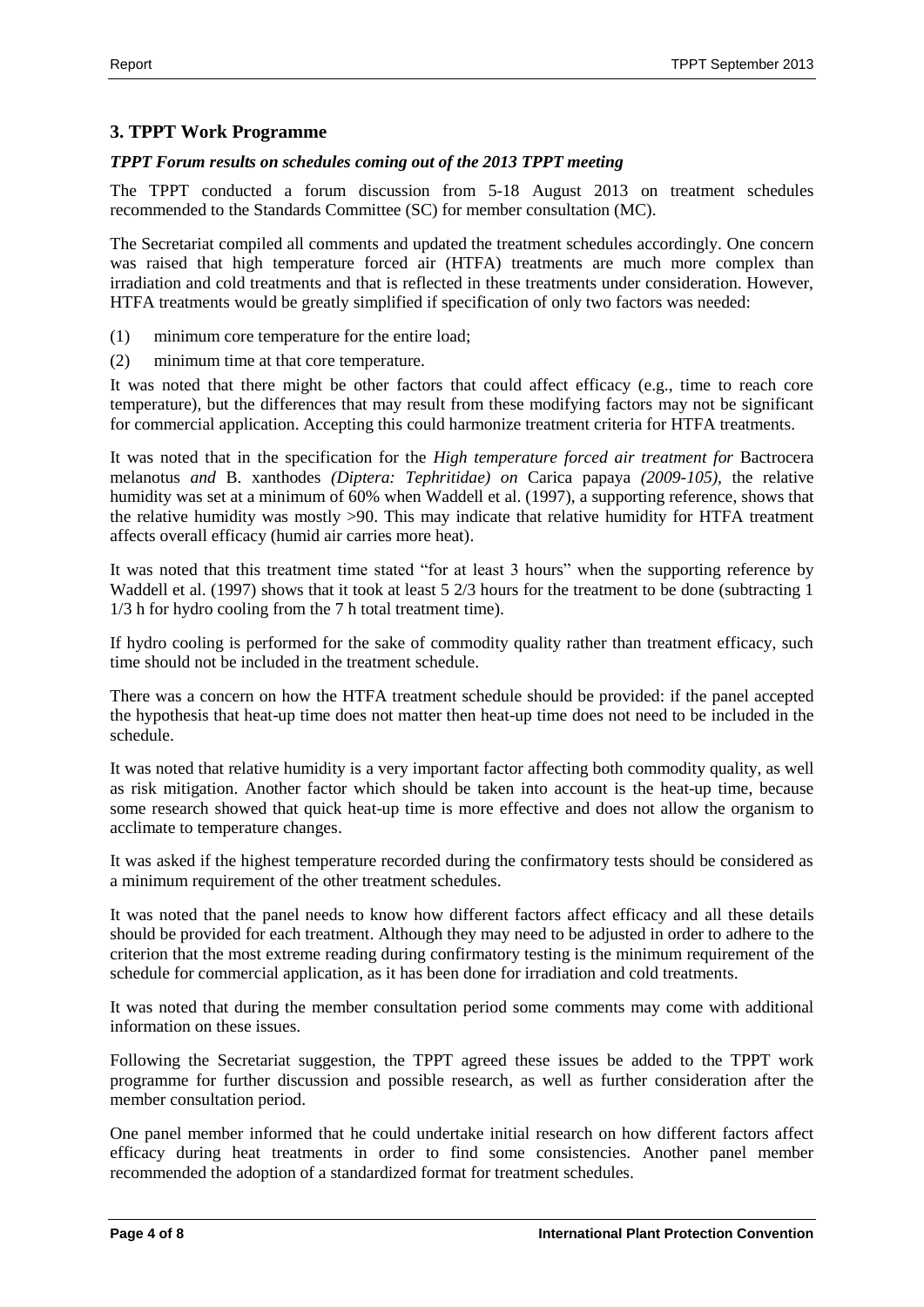One panel member suggested that the TPPT review those factors which can affect efficacy of heat treatments and encouraged TPPT members to share any available information in this regard.

The TPPT discussed the differences between *Vapour heat treatment* (VHT) and *High temperature forced air treatment* (HTFA). One panel member noted that these two types of treatment are very similar and overlapping. However, it was noted that VHT and HTFA are technically different at least because VHT uses a higher humidity level, which results in higher and faster heating.

It was noted that recent submissions in response to the Call for topics on a new ISPM on using temperature treatments as a phytosanitary measure should contain all information related to quality, relative humidity, applicability of the treatments, etc., while the treatments schedule will only contain the essential elements to achieve efficacy.

The TPPT agreed that the Secretariat will update the draft schedule based on comments received during the virtual meeting discussion and will inform the panel once these treatment schedules are posted on IPP restricted work area.

#### <span id="page-4-0"></span>*TPPT Forum results on Working TPPT criteria for treatment evaluation*

The Secretariat reminded the panel that this document was updated during the 2013 July meeting, when it was agreed to make it public by adding it to the IPPC Procedure Manual. The TPPT members provided their comments through posts on an IPP forum discussion (5-19 August 2013). The Secretariat compiled all comments and updated the document in accordance with comments received. The TPPT agreed that one panel member will review the final version and will submit this document to the Secretariat.

#### <span id="page-4-1"></span>*TPPT forum on 2013 TPPT meeting report*

The Report of July 2013 TPPT Meeting (Fukuoka, Japan) was discussed and commented on during the TPPT forum (13-27 August). The Secretariat informed the TPPT that meeting report with compiled comments edited and formatted will be presented to the panel for formal approval in a future forum discussion.

#### <span id="page-4-2"></span>*Treatment evaluations for 2013 TPPT meeting report and assign assistant leads for some treatments*

The TPPT discussed the issue raised by the Secretariat on whether each treatment lead needs an assistant to provide documents prior to and after the TPPT meetings in order to meet the appointed deadlines.

It was noted that currently assigned assistant leads are not involved in the treatment evaluation process. One panel member noted that to have an assigned assistant lead is useful for collaboration and consultation purposes, especially where language skills could help in drafting a treatment schedule. The TPPT agreed that Secretariat will assign Assistant Leads for the various treatments.

As the TPPT membership of Mr Min-Goo Park expires in 2014, the TPPT reassigned Mr Guy Hallman as a treatment lead for the Vapour heat treatment for *Bactrocera tryoni* on *Mangifera indica* (2010-107). The Secretariat will provide Mr. Hallman the most recent version for review.

#### <span id="page-4-3"></span>*Revision to the TPPT position paper on adult emergence after irradiation*

Since the TPPT member assigned as a lead for this paper was not able to attend the September virtual meeting, TPPT members agreed to discuss this paper during the next meeting.

## <span id="page-4-4"></span>**4. Other business**

One of the panel members was in contact with the Steward of the Technical Panel on the Glossary (TPG) to discuss steps to be taken for adopting a definition for Effective Dose (ED). A technical document will be needed and circulated among TPPT members. The Secretariat will look into the timetable for submission of new terms to the TPG.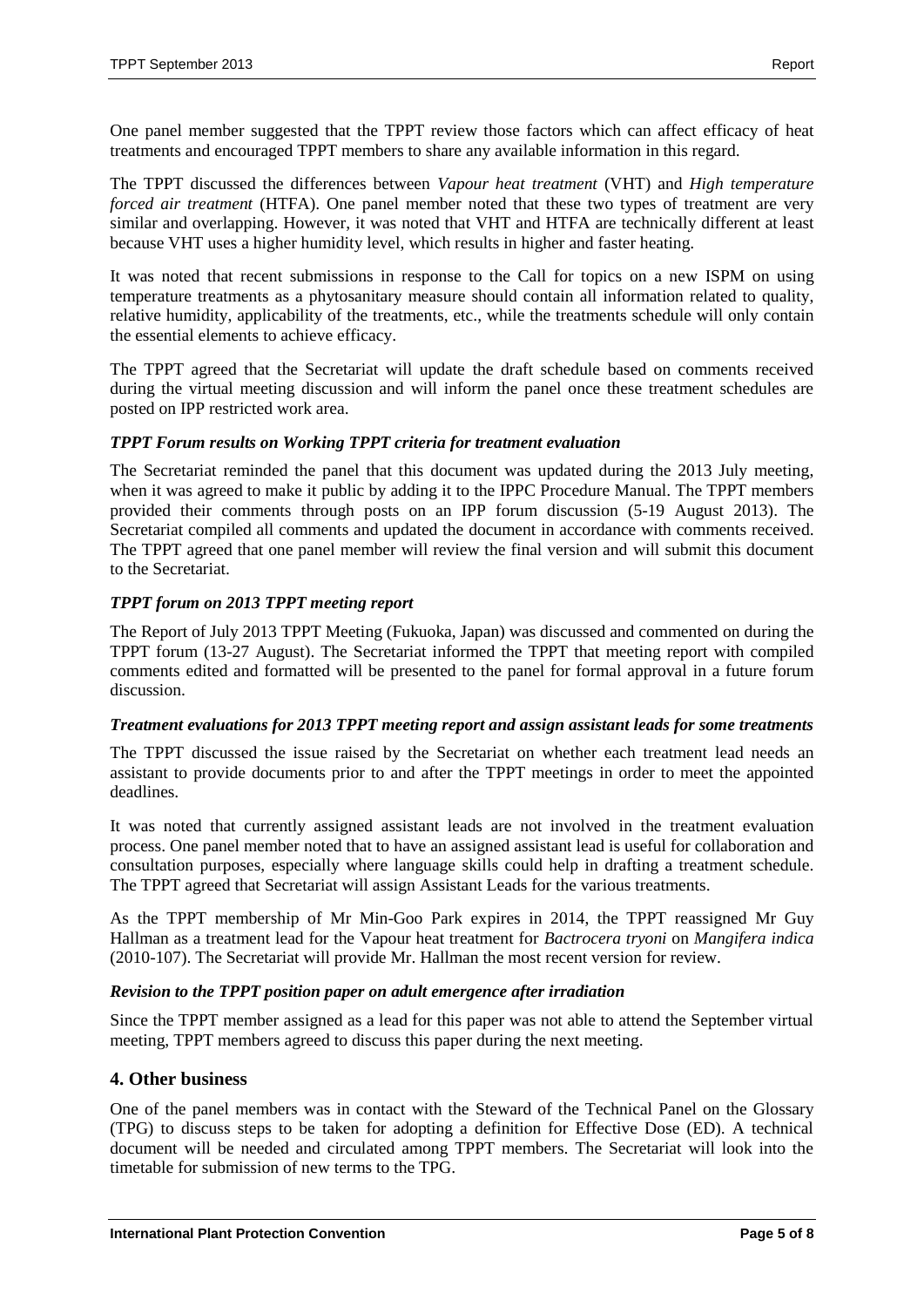The Secretariat reminded the panel that at its 2012 December meeting the TPPT requested the SC to issue a Call for Experts on Soil and growing media treatments, and that subsequently the SC agreed and requested the Secretariat to issue the Call for experts for the TPPT as well as for the TPG and EWGs.

The Secretariat informed the panel that the Call for experts planned in September 2013 would be issued soon despite the TPPT recommendation in the 2013 July meeting to eliminate the topic *Soil and growing media treatments* from the List of topics for IPPC standards.

# <span id="page-5-0"></span>**5. Close of the Meeting and Feedback**

The panel agreed to adopt the meeting report via IPP forum.

The Secretariat thanked the members for their participation and closed the meeting.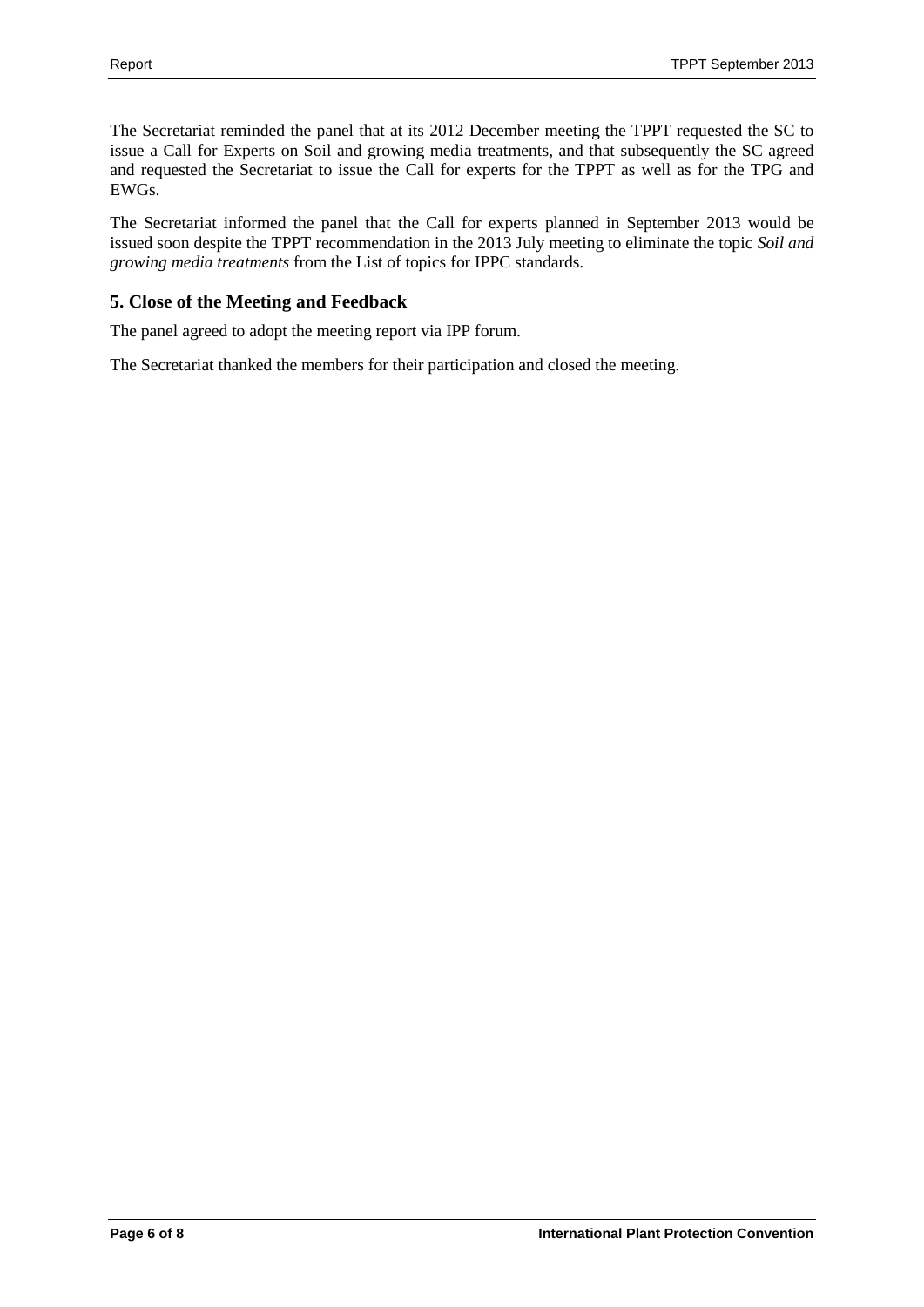# <span id="page-6-0"></span>**Appendix 1: Agenda**

| <b>AGENDA ITEM</b>        |                                                                                                                             | <b>DOCUMENT NO.</b>                                      | <b>PRESENTER</b> |
|---------------------------|-----------------------------------------------------------------------------------------------------------------------------|----------------------------------------------------------|------------------|
| 1. Opening of the meeting |                                                                                                                             |                                                          | <b>SHAMILOV</b>  |
| $\bullet$                 | Welcome by the IPPC Secretariat<br>Virtual meeting information for Adobe Connect<br>Introductions<br>Election of Rapporteur | 2013_TPPT_Sep_01<br>2013_TPPT_Sep_03<br>2013_TPPT_Sep_02 | <b>SHAMILOV</b>  |
|                           | 2. Update from the Secretariat                                                                                              |                                                          |                  |
|                           | Request to submitters for additional information                                                                            | 2013_TPPT_Sep_04                                         | <b>SHAMILOV</b>  |
|                           | Share proposed ISPMs for guidelines for treatments<br>with NPPOs and RPPOs asking for support by 5<br>August                |                                                          |                  |
|                           | Submissions for Call for topics due                                                                                         |                                                          |                  |
| 3. TPPT Work Programme    |                                                                                                                             |                                                          |                  |
| $\bullet$                 | TPPT Forum results on schedules coming out of the<br>2013 TPPT meeting                                                      | 2013_TPPT_Sep_04                                         | <b>SHAMILOV</b>  |
| $\bullet$                 | TPPT Forum results on Working TPPT criteria for<br>treatment evaluation                                                     |                                                          |                  |
|                           | Ongoing TPPT forum on 2013 TPPT meeting report                                                                              |                                                          |                  |
|                           | Treatment evaluations for 2013 TPPT meeting report<br>and assign assistant leads for some treatments                        |                                                          |                  |
|                           | Revision to the TPPT position paper on adult<br>emergence after irradiation                                                 | 2013_TPPT_Jun_XX                                         | <b>JESSUP</b>    |
| 4. Other business         |                                                                                                                             |                                                          | <b>SHAMILOV</b>  |
|                           | Developing and submitting a definition for Effective<br><b>Dose</b>                                                         |                                                          |                  |
|                           | Call for experts on Soil and growing media                                                                                  |                                                          |                  |
|                           | 5. Close of the meeting and feedback                                                                                        |                                                          | <b>SHAMILOV</b>  |